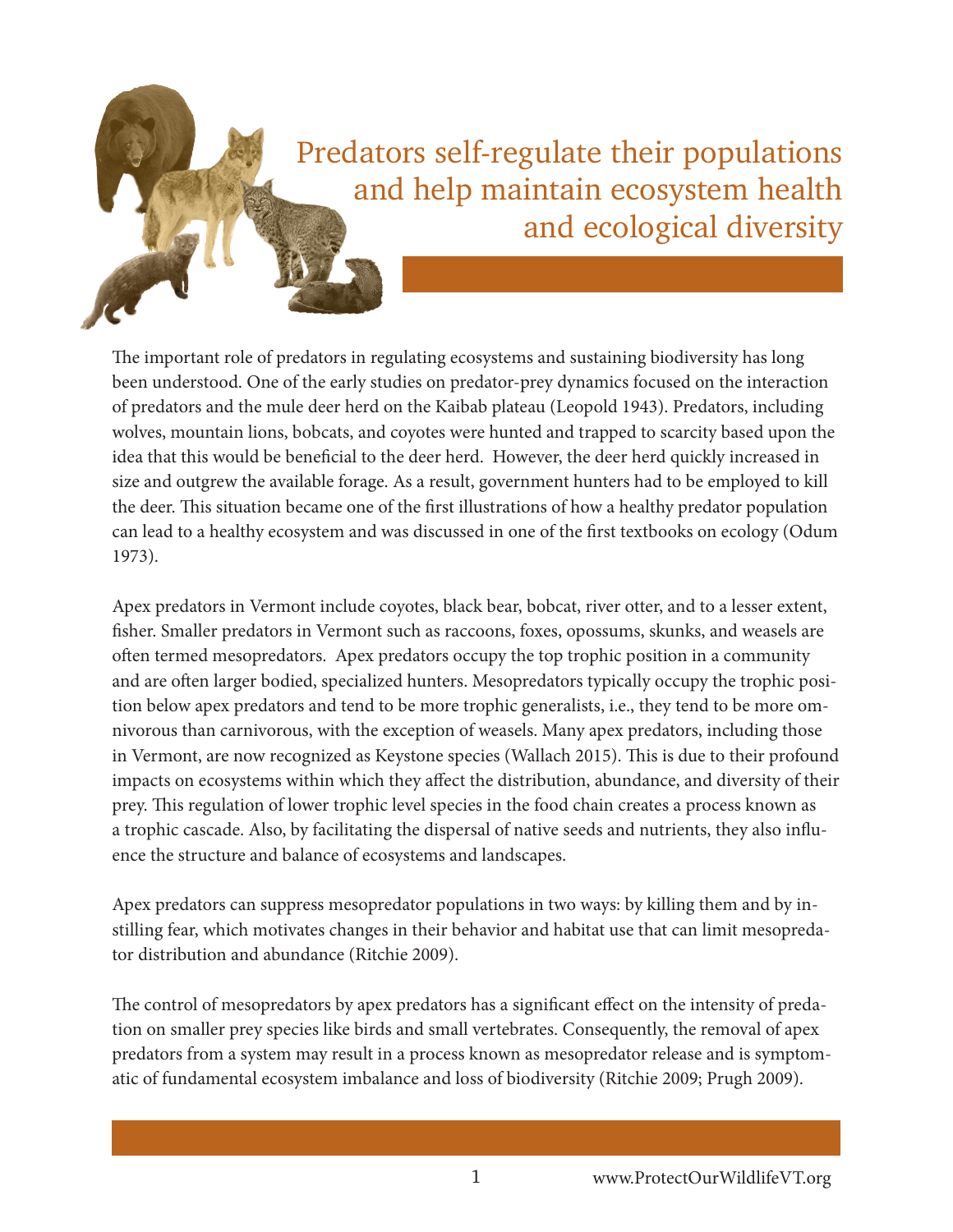Apex predators are more effective and more economical at controlling mesopredators than are hunters or trappers. Recent studies indicate that it is impossible to replicate the full ecosystem effects of apex predation. Interactions between predators result not only in direct killing, but also in avoidance behavior and defensive group formation. Thus, fear of predation may have a stronger impact on a landscape scale than the killing itself (Ritchie 2009).

In addition to maintaining balance in an ecosystem by limiting the populations of their prey, apex predators are able to maintain relatively constant population densities despite differences in resource availability. In fact, the larger the predator, the more they are typically able to self-regulate populations. Smaller predators and mesopredators are more limited by the inconsistent food supply and predation. "Self-regulation" originates from social interactions and is therefore subject to the condition of social or pack stability. In apex carnivore populations subjected to human hunting, age at sexual maturity declines, reproductive rate increases, parental care shortens, and demography skews toward juveniles. In contrast, with non-exploited populations of large canids (e.g., coyotes), the offspring often remain with their natal group for several years, delaying breeding age, reducing litter production, and consequently slowing or stopping population growth rates (Wallach, 2015).

More studies are needed to fully understand and develop appropriate strategies to ensure populations of apex predators are sustainable so that ecosystems are resilient and biodiverse. Responsible conservation of apex predator populations is imperative to limit further environmental degradation. Habitat restoration and better public understanding/education, as well as compromises by those likely to have predator confrontations, must be priority wildlife management strategies (Prugh, 2009).

# Vermont's apex species (See Elbroch and Rinehart, 2011 for species' profiles)

# 1. Coyote (Canis latrans)

Coyotes are an apex predator in VT although they fill the role of mesopredator in other locations where they share habitat with wolves.

Approximately two-thirds of coyotes live in packs. Another one-third roam, waiting for an opportunity to join a pack. A stable pack consists of a monogamous breeding pair that only mates once a year. Other pack members do not breed. Litter size is on average 4-7 pups, depending on the

available food sources. Of these pups, only 25% will survive to adulthood. The pack defends a home range of about 4-8 square miles.



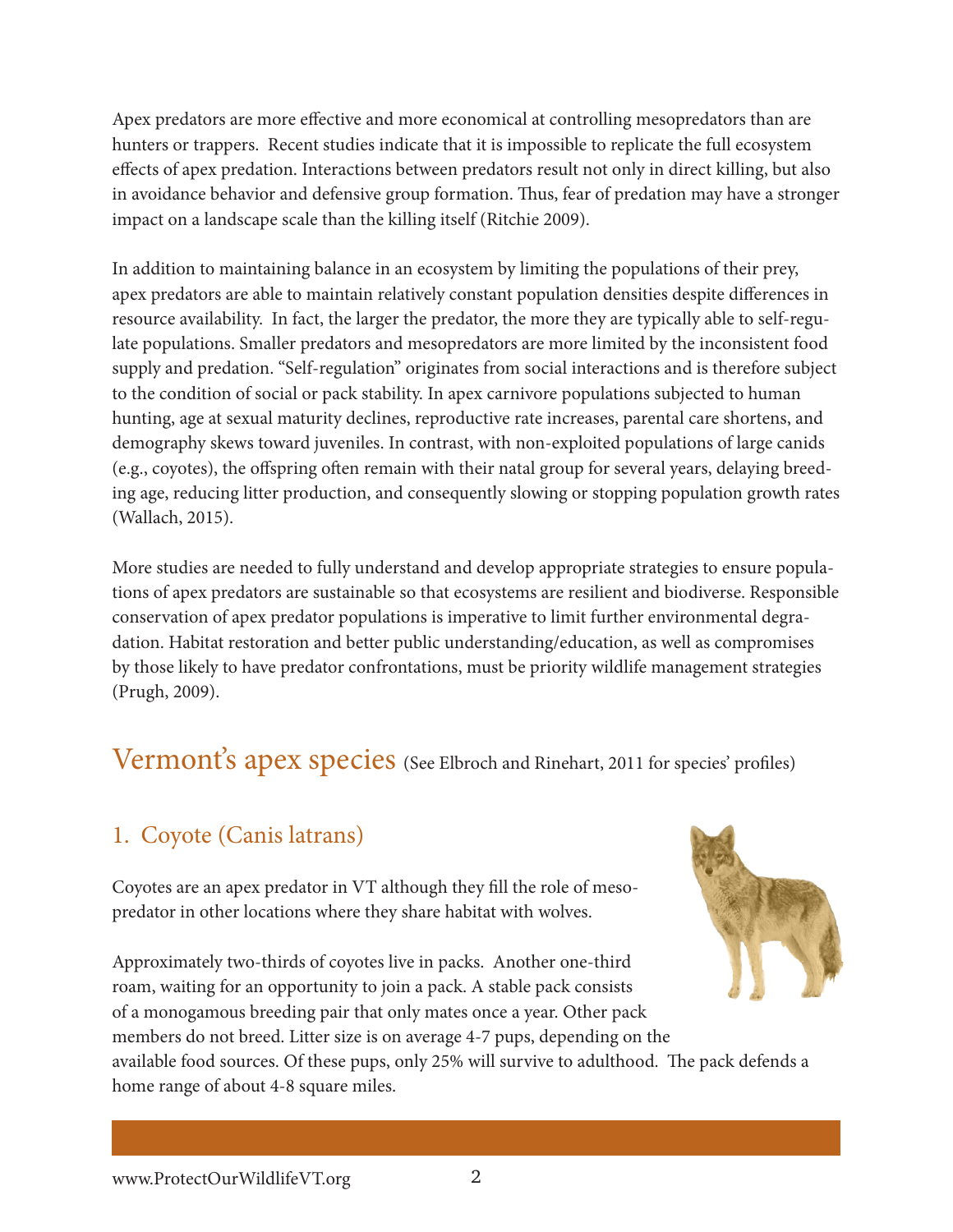Indiscriminate killing of a breeding male or female, forces the mate to leave to find a new mate. A roamer (or disperser) comes in and breeds with as many females as he can causing a 'burst' in the local population. This means more coyotes on the landscape. Additionally, without the leadership of the alpha pack members, the other pack members are likely unskilled at hunting and may cause problems with humans where there weren't any before.

When exploited by hunting and trapping, coyotes have increased juvenile reproduction, larger litters, and pack dispersion, potentially resulting in more alpha breeder pairs.

## 2. North American River Otter (Lontra canadensis)

Otters are not traditionally thought of as apex predators, but by preying on fish, frogs, crayfish and insects, they regulate species' populations in aquatic ecosystems. Their latrines contribute to the health of riparian plant communities by distributing aquatic nutrients into soils, increasing nitrogen content and growth rate of some native plant spe-

cies. River otters require clean water to survive and are bioindicators of healthy aquatic systems. Threatened by habitat degradation, pollution, and human exploitation, river otters do not overpopulate their ranges and have slow reproductive growth. Females reach maturity around 2 years of age and give birth to one to three pups per year, between February and May. Males, who do not reach adult size until they are around 3 or 4, may not be successful at breeding until age 5-7.

River Otters are listed as a species of greatest conservation need in the Vermont Fish & Wildlife Department's 2015-2025 Wildlife Action Plan. Under the "Research & Monitoring Needs" section of the Plan, a "high priority" is given to determining the impacts of heavy metals and contaminants on otter populations in each watershed.

## 3. Bobcat (Lynx rufus)

Bobcats are considered a keystone species for their ability to stabilize rodent populations. Prey availability, as well as available territory, are limiting factors for bobcats. Usually solitary and territorial animals, females never share territory with each other. Male territories, however, tend to overlap. Territories are established with scent markings and territory sizes are extremely varied—generally 25-30 square miles for males and about five square miles for females (U.S. Fish & Wildlife Service, 2018).



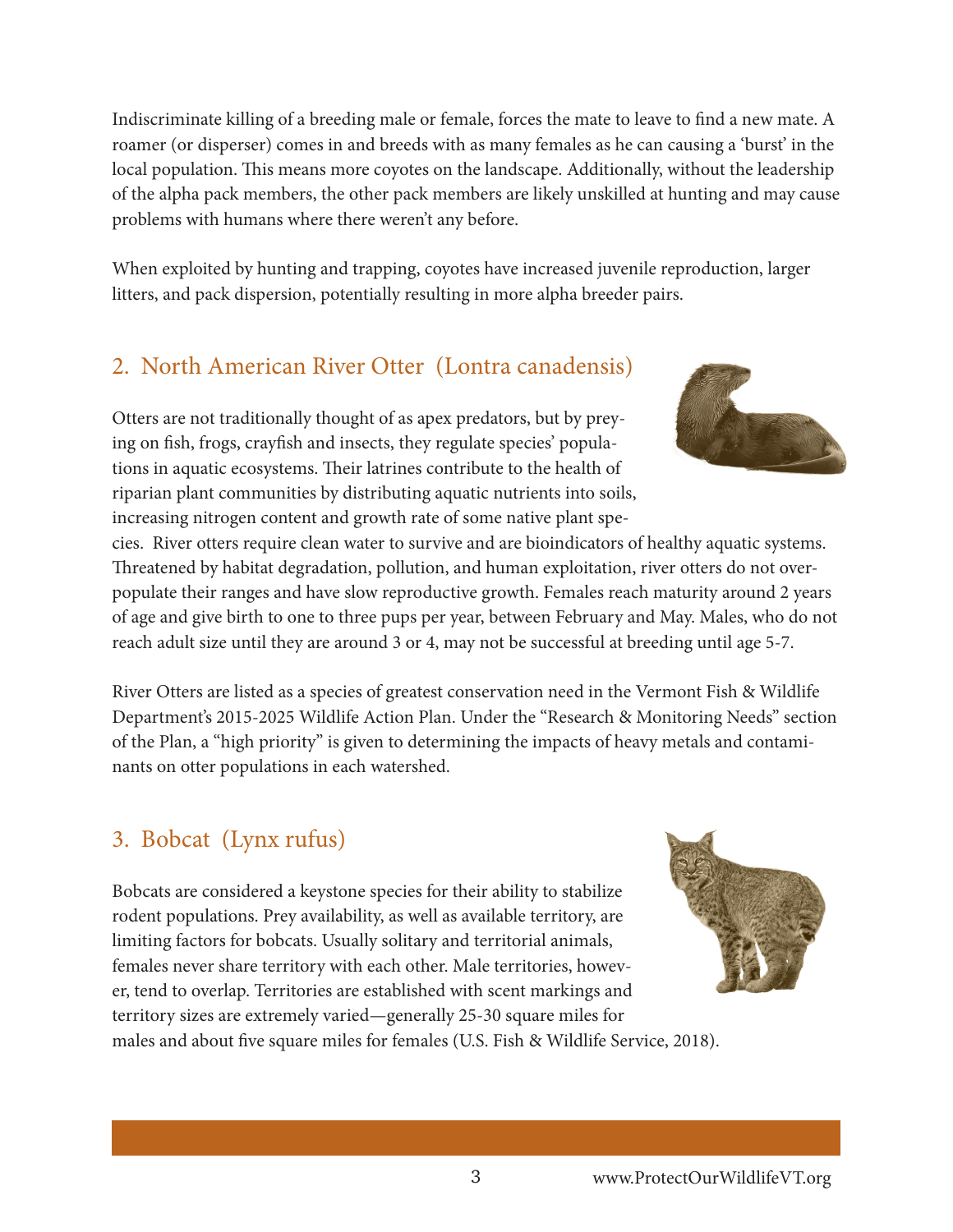Mothers and their litters of 2-4 kittens are the basic social unit. They breed once a year, in February/March, and breeding success is directly linked to prey availability. Breeding rates vary from 92% of adult females down to 30% or less depending on food scarcity.

Bobcats live in varied habitats, depending on landscape connectivity and availability of prey and mates, denning sites, as well as protection from predators. Loss of habitat has resulted in greater competition for prey with other predator species, coyotes in particular, and impacts bobcat conservation.

Bobcats are listed as a species of greatest conservation need in the Vermont Fish & Wildlife Department's 2015-2025 Wildlife Action Plan. Under the "Research & Monitoring Needs" section of the Plan, a "high priority" is given to the following: habitat requirements as well as distribution and abundance (determine the location of source and sink populations and identify the habitat parameters associated with these populations).

#### 4. Black Bear (Ursus americanus)

Female bears (sows) only breed every two years and generally her first litter will be around the age of 3-4 years old. The average litter size is 2-3 cubs who stay with, and are dependent on, their mother for a year and a half. Black bears mate in June/July, but the process of delayed embryonic implantation postpones cub births until late winter when the female is safely in hibernation. Birth of cubs is regulated by the condition of the sow in the early winter (her nutritional status and age). Older and larger (fatter) sows produce larger litters. Younger bears produce fewer cubs. If in poor health,



or lacking enough body fat to sustain lactation, a sow will not give birth (reabsorb fetuses). Thus, there is a strong correlation between a female black bear's body condition, environmental factors, and her reproductive success.

Hunting bears, especially sows who may be pregnant or have dependent cubs, can have a negative effect on population dynamics. Additionally, the use of hounds to hunt bears exerts tremendous stressors on bears, especially during the summer months when sows are nursing. Bears are also subject to hyperthermia when chased for long distances during the peak summer months.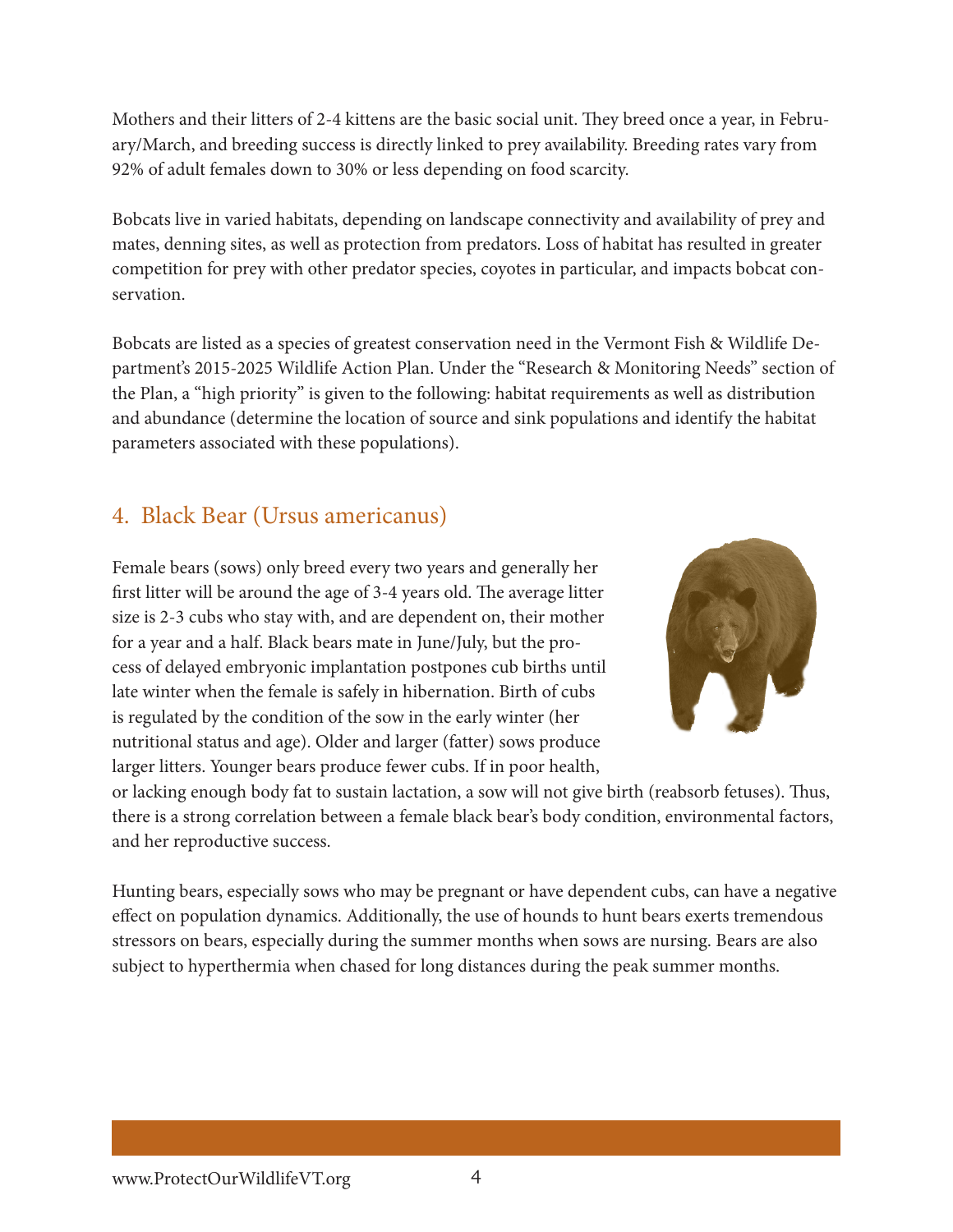#### 5. Fisher (Pekania (Martes) pennanti)

Fisher are generally solitary except during mating season. The rest of the year they tend to be territorial. Fisher breed in March/April but delay implantation of embryos and give birth almost a year later in February/March. Due to this process—embryonic diapause—female fisher are pregnant for all but two weeks of every year. Litters are born in late winter to early spring and range from



1-5 young with an average of 2-3 kits. When kits disperse and are on their own in late summer or fall, there is a high chance of mortality. This is especially true if the local fisher population is growing and vacant territory is challenging to find and establish.

Fisher and American marten (Martes americana), an endangered species in VT, overlap in habitat, food sources, and behavior. Trapping of fisher can therefore negatively impact both fisher and marten populations, since marten are killed in legally set traps for fisher. Fisher populations are in decline in New England and the reasons are likely complex, from habitat loss and fragmentation, to the use of rodenticides and trapping (USDA, Forest Service, 1994).